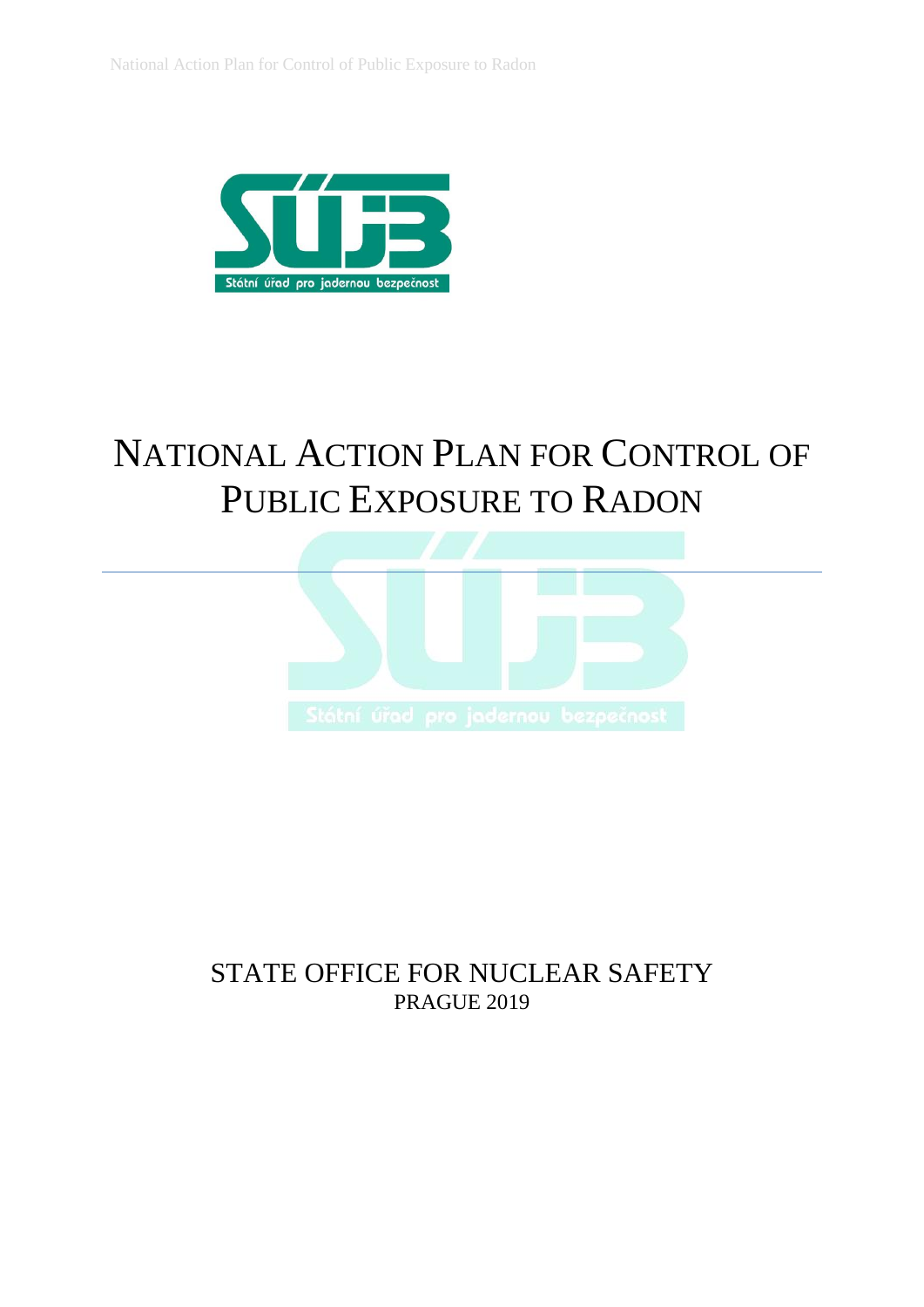National Action Plan for Control of Public Exposure to Radon

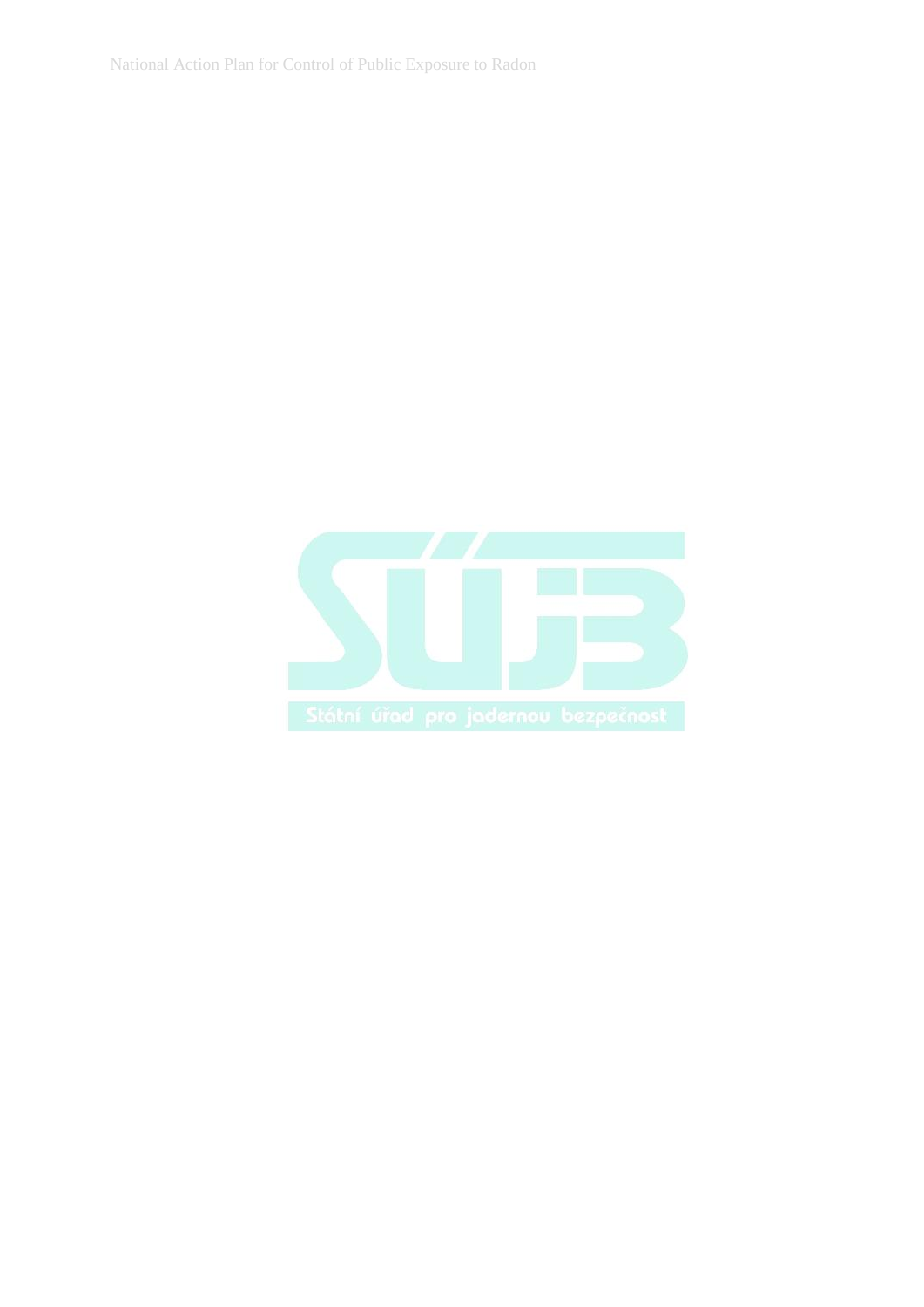National Action Plan for Control of Public Exposure to Radon



Ing. Dana Drábová, Ph.D. Chairperson State Office for Nuclear Safety

Ref. No.: SÚJB/ORP/19802/2019 Prague, 24 October 2019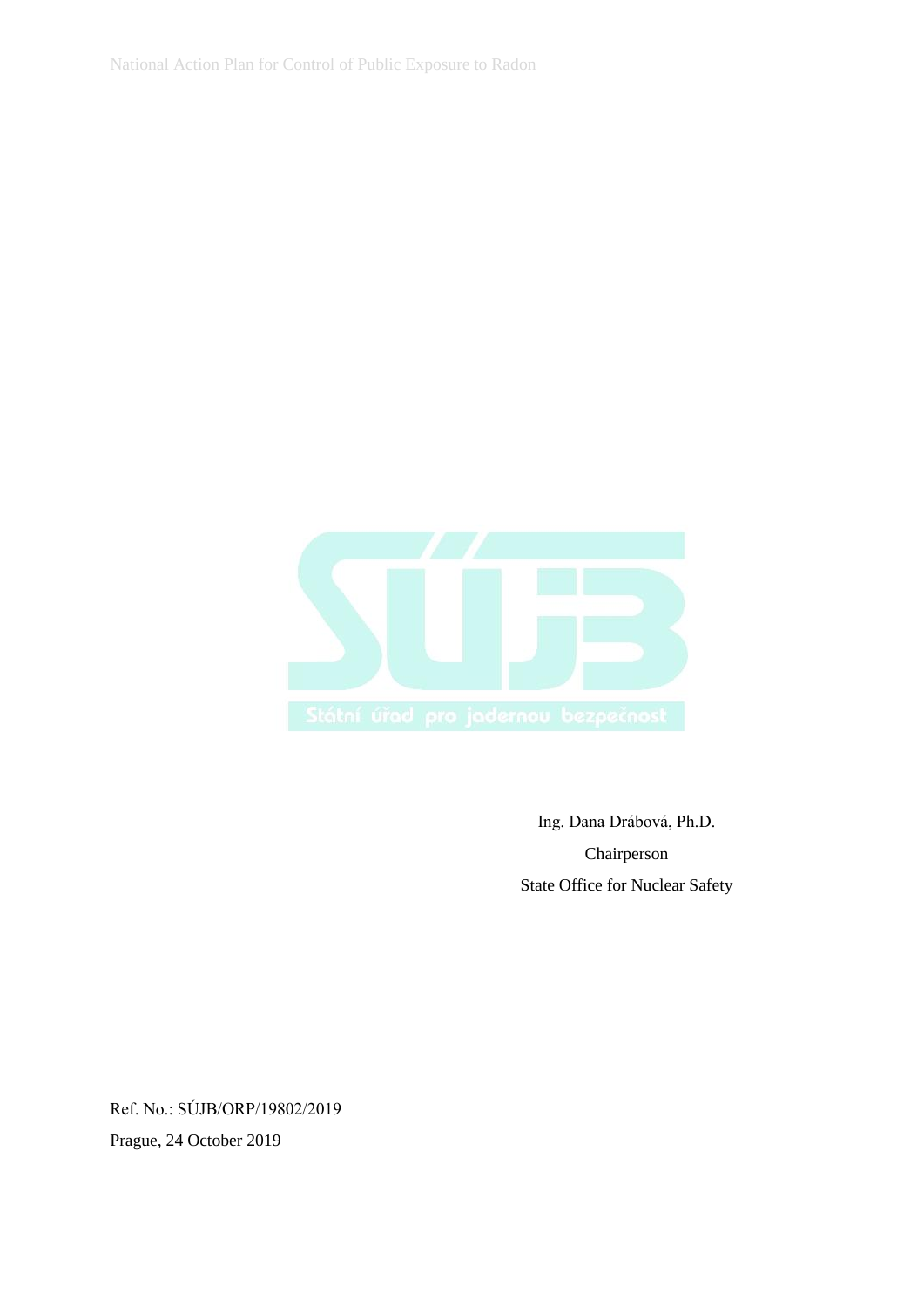# 1. INTRODUCTION

The National Action Plan for Radon Exposure Control (hereinafter referred to as "RANAP") is a follow-up to the Radon Programmes of the Czech Republic, which were implemented on the basis of the Government Resolution between 2000 and 2009 and between 2010 and 2019.

Radon exposure often contributes significantly to the magnitude of public exposure. It is realistic and effective to reduce it, thereby reducing the potential health risks for the population.

The long-term health effects of radon and its daughter products are documented by significant epidemiological studies. According to the World Health Organization (WHO), the United Nations Scientific Committee on the Effects of Atomic Radiation (UNSCEAR) and other institutions, radon is the second risk factor after smoking, which can contribute to the development of severe lung disease. However, the combination of smoking and high radon exposure poses a significantly higher risk of lung cancer for individuals than each of these factors separately.

Due to its specific geological subsoil, the Czech Republic (hereinafter referred to as the "CR") is one of the countries with higher levels of exposure to this source in the world. A long-term stay in buildings with increased activity concentration of radon, which may be households, schools, workplaces, etc., and which are not sufficiently protected against the penetration of radon from the subsoil, is a risky situation. According to the latest estimates of the National Radiation Protection Institute, more than 4.5% of the housing stock in the Czech Republic is overburdened with radon.

In the Czech Republic, the legislation defines areas with increased risk from radon, namely individual municipalities, and explicitly stipulates obligations for the operators of workplaces on the underground or first floor of a building located in the areas of these municipalities. In these areas, the probability of exceeding the reference level set for radon is higher than 30%.

As a result of lifestyle changes in recent decades following the energy saving measures for buildings, the radon load needs to be examined and appropriate measures proposed in case of its potential increase.

**RANAP** is a binding document of the State Office for Nuclear Safety (hereinafter referred to as the "Office" or "SÚJB") for state authorities involved in the control of public exposure to radon.

RANAP is prepared in accordance with the requirements of COUNCIL DIRECTIVE 2013/59/EURATOM of 5 December 2013 laying down basic safety standards for protection against the dangers of exposure to ionising radiation, in accordance with the IAEA (International Atomic Energy Agency) document "Safety Standards General Safety Requirements Part 3.5 Existing exposure situation" and in accordance with Act No. 263/2016 Coll., Atomic Act (hereinafter referred to as the "Act").

Pursuant to § 208(s) of the Act, SÚJB, as the central administrative authority for the area of use of nuclear energy and ionising radiation seated in Prague, shall draw up and update the Action Plan for Control of Public Exposure to Radon in the Czech Republic.

The Office and the state authorities listed in the Action Plan in Chapter 2, are obliged to participate in the control of public exposure to radon within the Action Plan.

The National Action Plan for Radon Exposure Control comes into effect on 1 January 2020.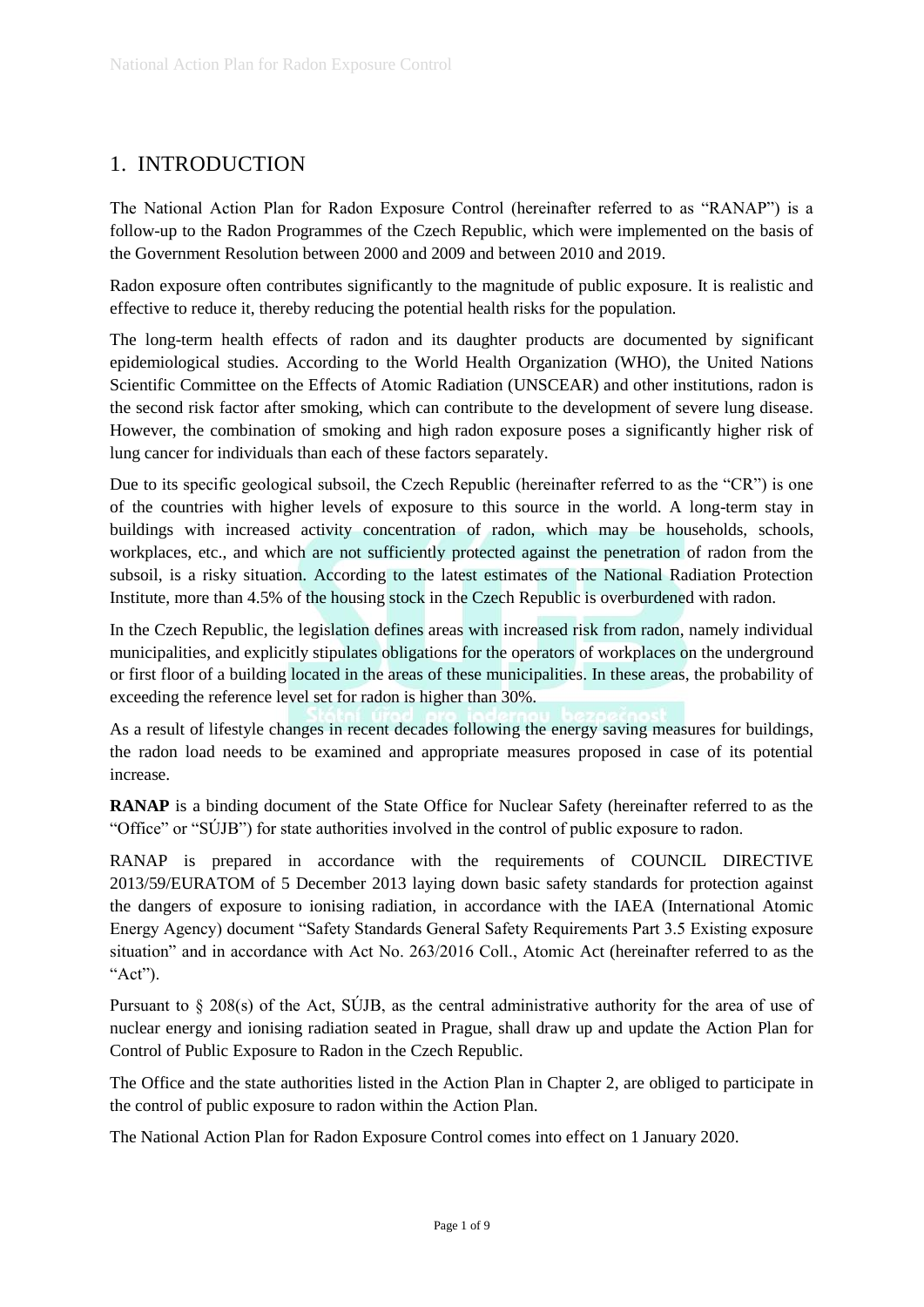The Office shall assess the topicality of the Action Plan every five years and operatively reviews the Action Plan on the basis of new knowledge and practical experience or justified suggestions from cooperating ministries.

Once a year, the Office shall prepare, propose, assess and identify specific projects in order to meet the RANAP objectives, in cooperation with the authorities/entities involved in the fulfilment of the subobjectives of the Action Plan.

The Office shall draw up an annual report on the performance of RANAP tasks in cooperation with the state authorities involved in the fulfilment of the set objectives and submit this report to the Chairperson of the Office by 30 June. The report on the fulfilment of RANAP will be published no later than by 15 July of each year on the SÚJB website and sent to individual cooperating state authorities. SÚJB shall also organize annual meetings of representatives of regional authorities and cooperating ministries in order to inform each other about the fulfilment of set objectives and tasks.

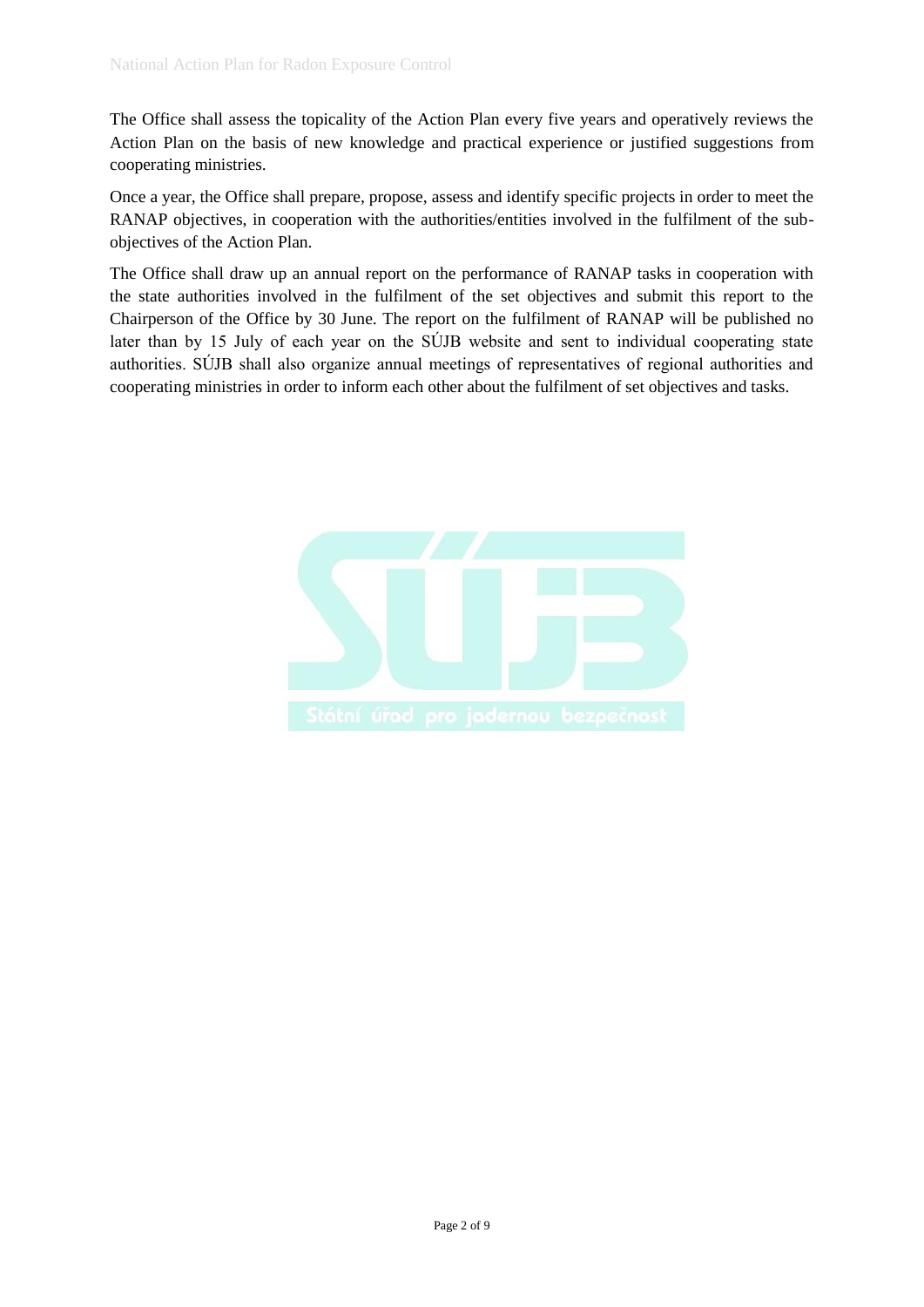# 2. AUTHORITIES INVOLVED IN THE IMPLEMENTATION OF THE ACTION PLAN

# *2.1* State authorities

**SÚJB** as the central administrative authority for the area of use of nuclear energy and ionising radiation, shall draw up and update the National Action Plan for Control of Public Exposure to Radon and define the concept for the management of existing exposure situations.

SÚJB has a coordinating role in fulfilling the tasks of ministries, regional authorities and municipal authorities with extended powers set out in RANAP.

Under § 211 of the Act, in order to ensure protective measures within their fields of competence **ministries**, **regional authorities and municipal authorities with extended powers** shall participate in the control of public exposure to radon in the context of the National Action Plan for Control of Public Exposure to Radon.

Under § 212 of the Act, in the context of the National Action Plan for Control of Public Exposure to Radon, the **Ministry of Industry and Trade (hereinafter referred to as "MPO")** shall participate in informing and educating the public and professional groups in the area of protection against exposure to radon and in developing methods and technologies for reducing this exposure.

Under § 214 of the Act, in the context of the National Action Plan for Control of Public Exposure to Radon, the **Ministry of Health (hereinafter referred to as "MZ")** shall participate in informing and educating the public and professional groups in the area of protection against exposure to radon and in developing methods and technologies for reducing this exposure.

Under § 215 of the Act, the **Ministry of Finance (hereinafter referred to as "MF")** shall provide subsidies for the identification of the risks arising from the presence of radon and its conversion products in indoor air of buildings so that justified measures under § 103(1)(b) and measures reducing the natural radionuclide content of drinking water intended for public use can be adopted.

Under § 217 of the Act, in the context of the National Action Plan for Control of Public Exposure to Radon, the **Ministry of Agriculture (hereinafter referred to as "MZe")** shall participate in informing and educating the public and professional groups in the area of protection against exposure to radon and in developing methods and technologies for reducing this exposure.

Under § 218 of the Act, in the context of the National Action Plan for Control of Public Exposure to Radon, the **Ministry of the Environment (hereinafter referred to as "MŽP")** shall participate in informing and educating the public and professional groups in the area of protection against exposure to radon and in developing methods and technologies for reducing this exposure.

Under § 219 of the Act, in the context of the National Action Plan for Control of Public Exposure to Radon, the **Ministry for Regional Development (hereinafter referred to as "MMR")** shall participate in informing and educating the public and professional groups in the area of protection against exposure to radon and in developing methods and technologies for reducing this exposure.

Under § 224 of the Act, in the context of protecting the general public from exposure to natural sources of radiation, **regional authorities** shall:

1. participate in the detection of buildings with increased levels of exposure to natural sources of radiation in their indoor air and in informing the general public about the risks arising from increased concentrations of radon in homes,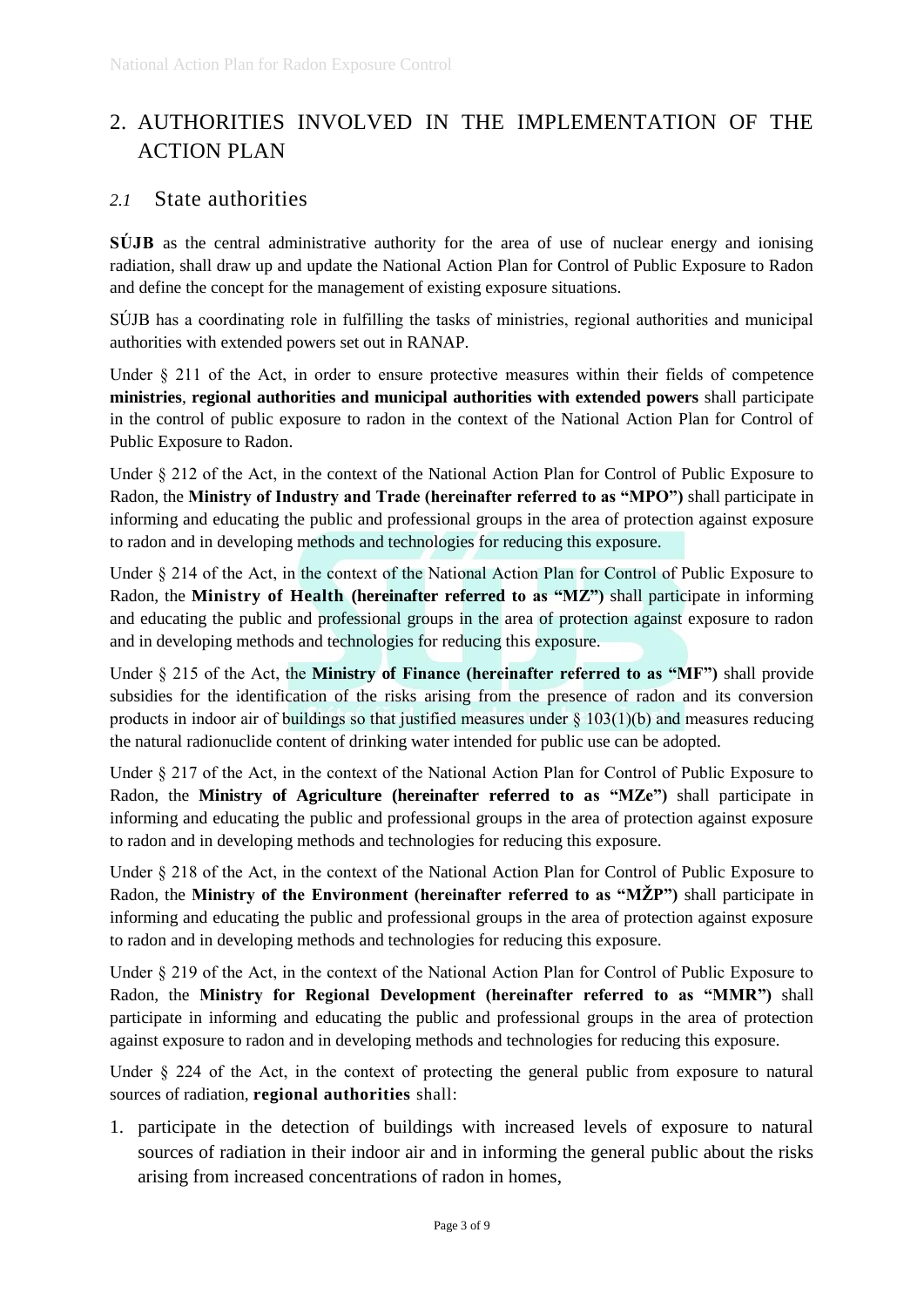2. in cooperation with the Office, control the efficiency of the measures taken to protect the health of the general public from exposure to natural radionuclide.

*The objectives and strategies for controlling exposure to radon are set out in RANAP. The method and means of involvement of the various state authorities in their fulfilment are stipulated in the interdepartmental agreements between the designated ministries and the SÚJB.*

# 3. LONG-TERM OBJECTIVES

RANAP is aimed at controlling the public exposure to radon in buildings with residential rooms or rooms intended to be occupied by persons, school facilities, buildings providing social or health services and in workplaces with increased radon exposure.

# **Long-term objectives of RANAP:**

- *1. Informed and communicating state administration, involved public, educated professionals*
- *2. Effective prevention in the construction and reconstruction of buildings*
- *3. Effective control of existing exposure*

# 4. MEETING THE LONG-TERM OBJECTIVES

4.1 Informed and communicating state administration, involved public and educated professionals

The first objective is focused on the most important part of the Action Plan - creating a stimulating environment to ensure a sustained reduction in radon exposure. Its basic elements are individual state authorities, the public and professionals from individual fields. These elements create an interconnected network that is built on information, data, knowledge and communication. To meet the objective, the means mentioned in Subchapters 4.1 were chosen.

# *4.1.1 Communication strategy*

A communication strategy will be prepared, implemented and updated for the target groups, namely the public, government employees and professional groups, based on:

*A. Media image monitoring* 

Information about radon in the media environment and the reactions of the public will be monitored. The obtained information will be used to find and select the most effective information strategies.

# *B. Use of sociological knowledge and communication strategy*

Using socio-scientific research methods, information on attitudes of different segments of the population towards the risk of radon exposure and their development will be gathered and tools will be sought to increase the public's motivation to reduce radon exposure. Based on the information identified, communication strategies on radon issues aimed at individual interest groups of the public will be prepared.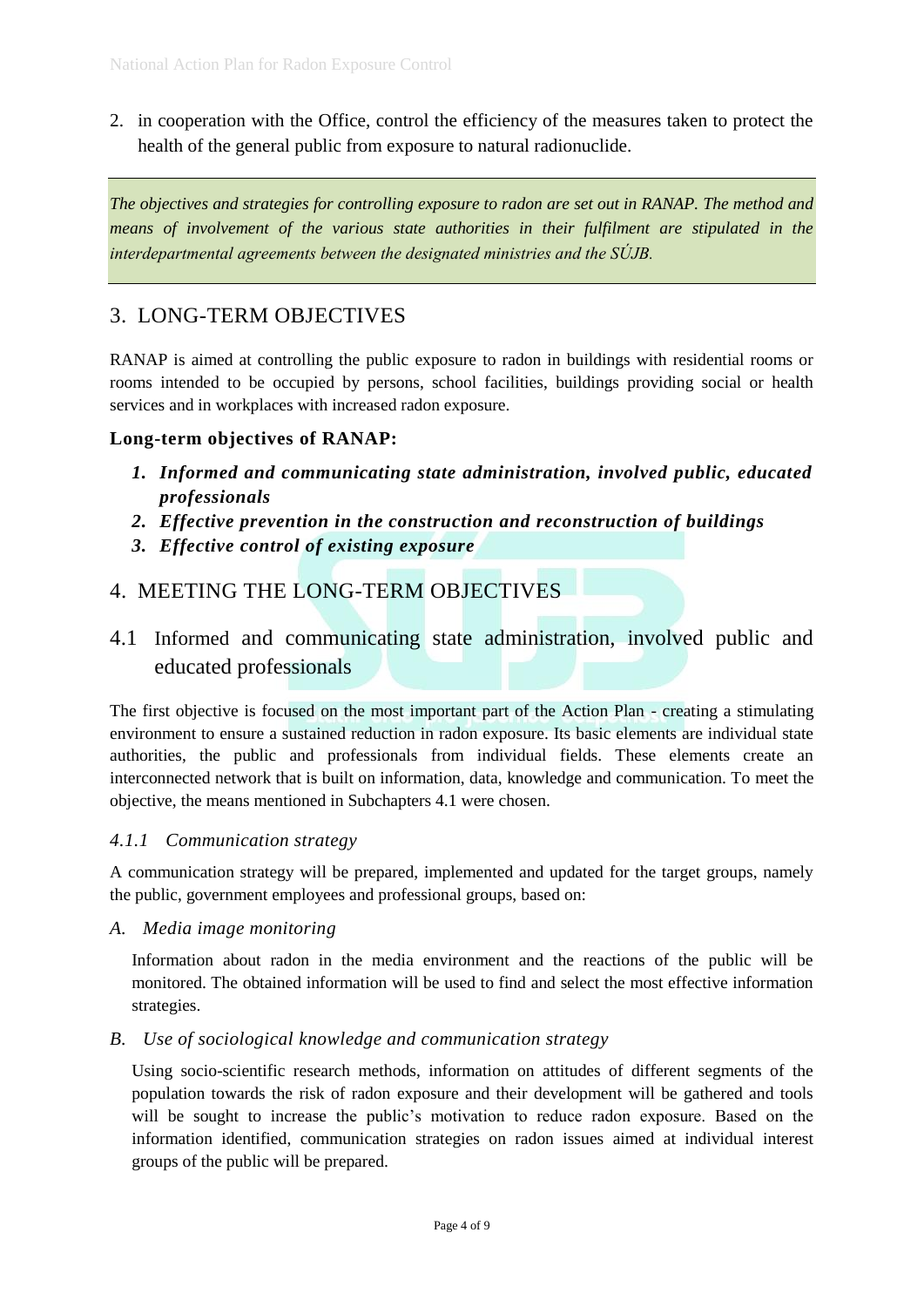*The tasks are performed by: SÚJB, MPO, MZ, MF, MZe, MMR,MŽP, regional authorities*

# *4.1.2 Website*

The website [www.radonovyprogram.cz,](http://www.radonovyprogram.cz/) operated by the Office, centralises and provides information and a comprehensive overview of radon issues. The website allows visitors to ask questions and request long-term radon measurements in the house. The website will be developed in accordance with the technological possibilities and behaviour of the population and the microsite will serve for information campaigns for individual target groups.

#### *The tasks are performed by: SÚJB, MPO, MZ, MF, MZe, MMR, MŽP, regional authorities*

#### *4.1.3 Social networks*

Social networks are the fastest and most effective information channel not yet used in the Radon Programme. Changes in population behaviour also require new approaches and technological means. Technical information, photographs and short videos focusing on radon issues will be communicated via social networks.

*The tasks are performed by: SÚJB, MPO, MZ, MF, Mze, MMR,MŽP, regional authorities*

## *4.1.4 Representative survey*

A representative survey of the current distribution of radon activity concentration in buildings in the Czech Republic will be conducted through the TA CR research project according to the methodologies certified by the Office. A representative survey will evaluate changes in the distribution of radon activity concentration in buildings, contribute to finding the current average radon activity concentration in the Czech Republic and show the impact of the use of new technical/technological measures to reduce energy consumption on radon values in buildings. The data will serve as a basic pillar of information on the occurrence of radon in the Czech Republic.

*The tasks are performed by: SÚJB*

#### *4.1.5 National radon database*

A national radon database will be set up to provide, through the collected data, the possibility to monitor and evaluate the development of the exposure of individuals to radon in buildings.

SÚJB will be responsible for the operation of the database, records of results and data. The results and data collected in previous years will be imported into the new database. The database will be continuously updated with new data. The ministries listed above will contribute financially to the setting-up of the database and its technical operation and updating.

*The tasks are performed by: SÚJB, MŽP, MMR and MPO*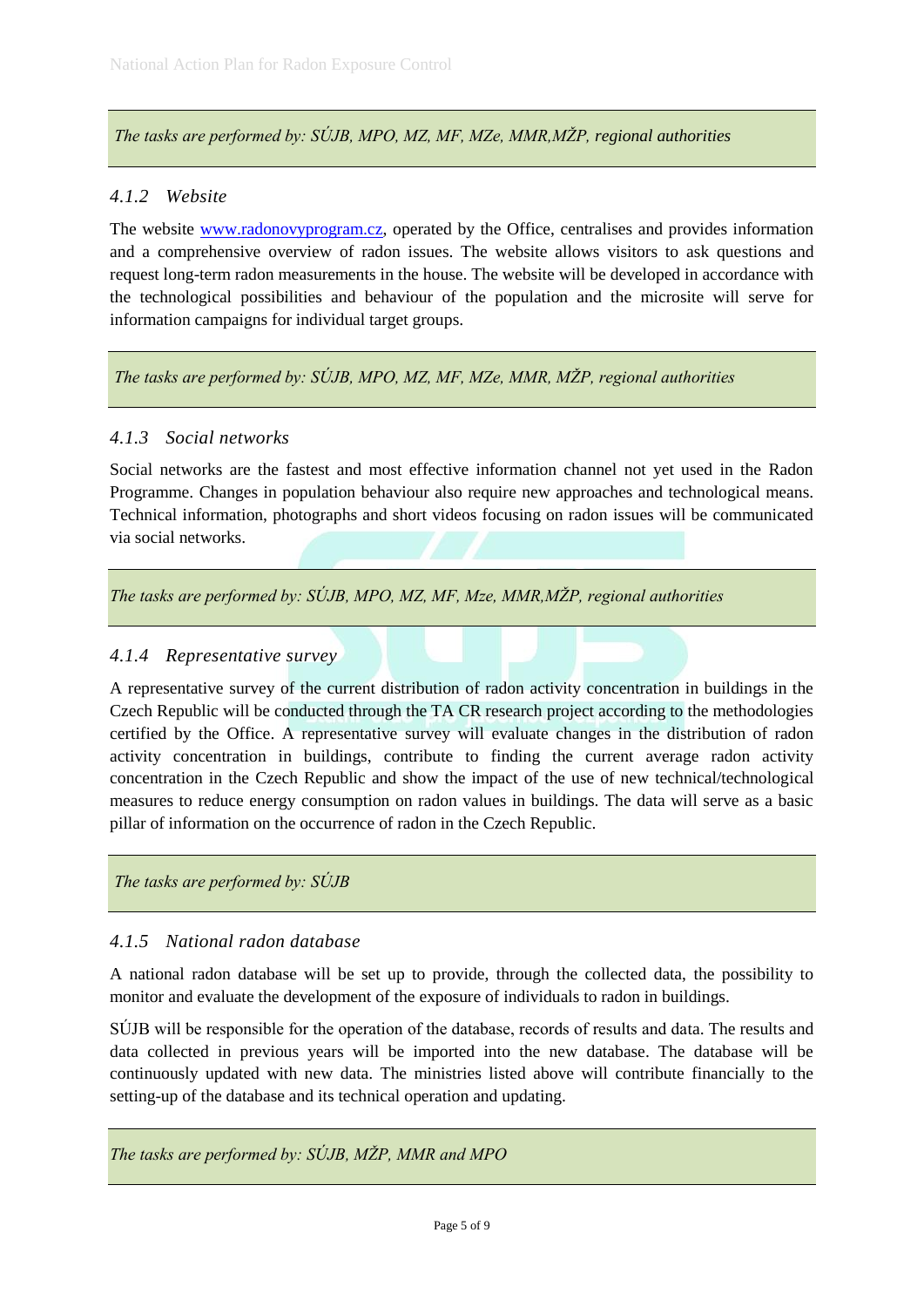# *4.1.6 Monitoring and evaluation of foreign approaches to radon control*

Radon issues in the Czech Republic are closely related to international activities and approaches in this area. The development and approach to the radon issues will be compared, evaluated and monitored in the countries of the European Union as well as in the world. The information and data identified will be used to update the means of dealing with the issue of radon exposure in the Czech Republic.

*The tasks are performed by: SÚJB, MPO, MMR, MŽP, MZ, MZe, MF* 

#### *4.1.7 Monitoring trends in construction*

Development in the area of building construction and anti-radon prevention in the Czech Republic will be monitored

bot at national level and abroad. These trends will be evaluated in cooperation with specialists in the relevant fields. New knowledge that will affect the approach to radon exposure will be shared and communicated with the professional public.

*The tasks are performed by: SÚJB, MPO, MMR*

# *4.1.8 Preparation and updating of maps*

There is an advanced system of "radon" maps in the Czech Republic, which has been developed and improved since the 1990s and further within the previous "phases" of the Radon Programme of the Czech Republic. This map system is used to monitor the risk of radon penetration from geological subsoil. The maps are available on the Internet through special applications open to the public. These maps and related data serve as a primary indicator of risks arising from the geological subsoil. Map applications will continue to be maintained, updated and shared with the public under RANAP.

*The tasks are performed by: SÚJB, MŽP*

#### *4.1.9 Assessment of the health consequences of radon exposure*

Current trends in assessment of the health effects of radon exposure will be monitored. Other possibilities and ways of cooperation with competent medical companies in this field will be sought.

*The tasks are performed by: SÚJB, MZ*

# 4.2 Effective prevention in the construction and reconstruction of buildings

Prevention in the field of public exposure to radon aims at ensuring, through the established steps, that exposure levels in newly built and renovated buildings are as low as reasonably achievable in economic and social terms, both from individual and public perspective. The upper limit of this optimized level is given by the legally set reference level of 300  $Bq/m<sup>3</sup>$  of radon activity concentration.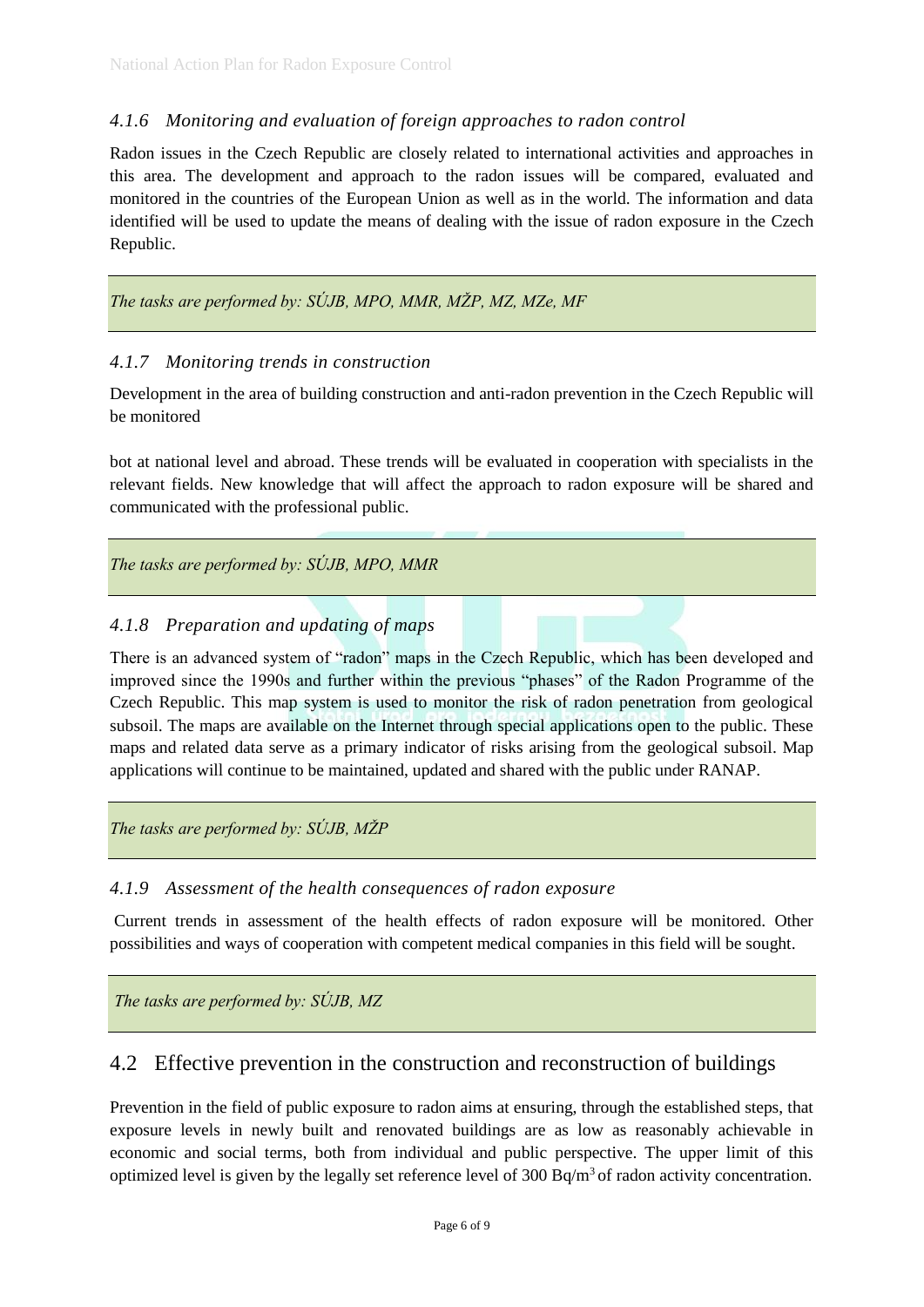At the same time, the individual exposure of  $3,000$  Bq/m<sup>3</sup> (annual average of radon activity concentration in air), which is stipulated by Decree No. 422/2016 Coll., is considered unacceptable.

In this case, the Atomic Act stipulates in  $\S$  99(4) the obligation of the owner of a building with residential rooms or rooms to be occupied by persons to take measures reducing the level of exposure.

## *4.2.1 Control in the area of prevention*

The control of natural exposure in the area of prevention is implemented by a set of binding legal standards, technical standards and methodologies issued in the form of recommendations of the Office. Regulatory instruments are applied and controlled in accordance with applicable legislation and their effectiveness will be evaluated.

# *The tasks are performed by: SÚJB, MMR, MPO*

#### *4.2.2 Measurements within prevention*

Measurements within prevention are used to assess the existing exposure situation and to decide whether there is a need to control the public exposure to radon. To that end, the determination of the radon index of the land, the measurement of radon in buildings and workplaces with possible increased exposure to radon are in place. Projects will be implemented that will contribute to the development of standards to improve measurement and its assessment.

*The tasks are performed by: SÚJB* 

#### *4.2.3 Civil engineering*

Preparation, creation and updating of standards (ČSN) will be implemented. These standards define procedures for anti-radon prevention in the construction of new buildings and the rehabilitation of existing buildings. As a preventive measure, preparation and creation of a strategy for the energy savings programme will be launched.

*The tasks are performed by: SÚJB, MŽP, MPO, MMR* 

# 4.3 Effective control of existing exposure

A major factor affecting the presence of radon in buildings is the fact that human activity and user habits can create or modify the supply paths for the entry of radon into the building, leading to an increase in the activity concentration of radon in the indoor air of buildings. The implementation of corrective measures in the reconstruction and modernization of buildings is, by its nature, well feasible, taking into account current knowledge and technical level.

Corrective measures are planned and implemented with the aim of reducing the radon activity concentration value to as low as reasonably achievable level, at least below the reference level of radon activity concentration of 300 Bq/m<sup>3</sup>. Designing effective exposure control instruments for the reconstruction of existing buildings is a very important area of radiation protection.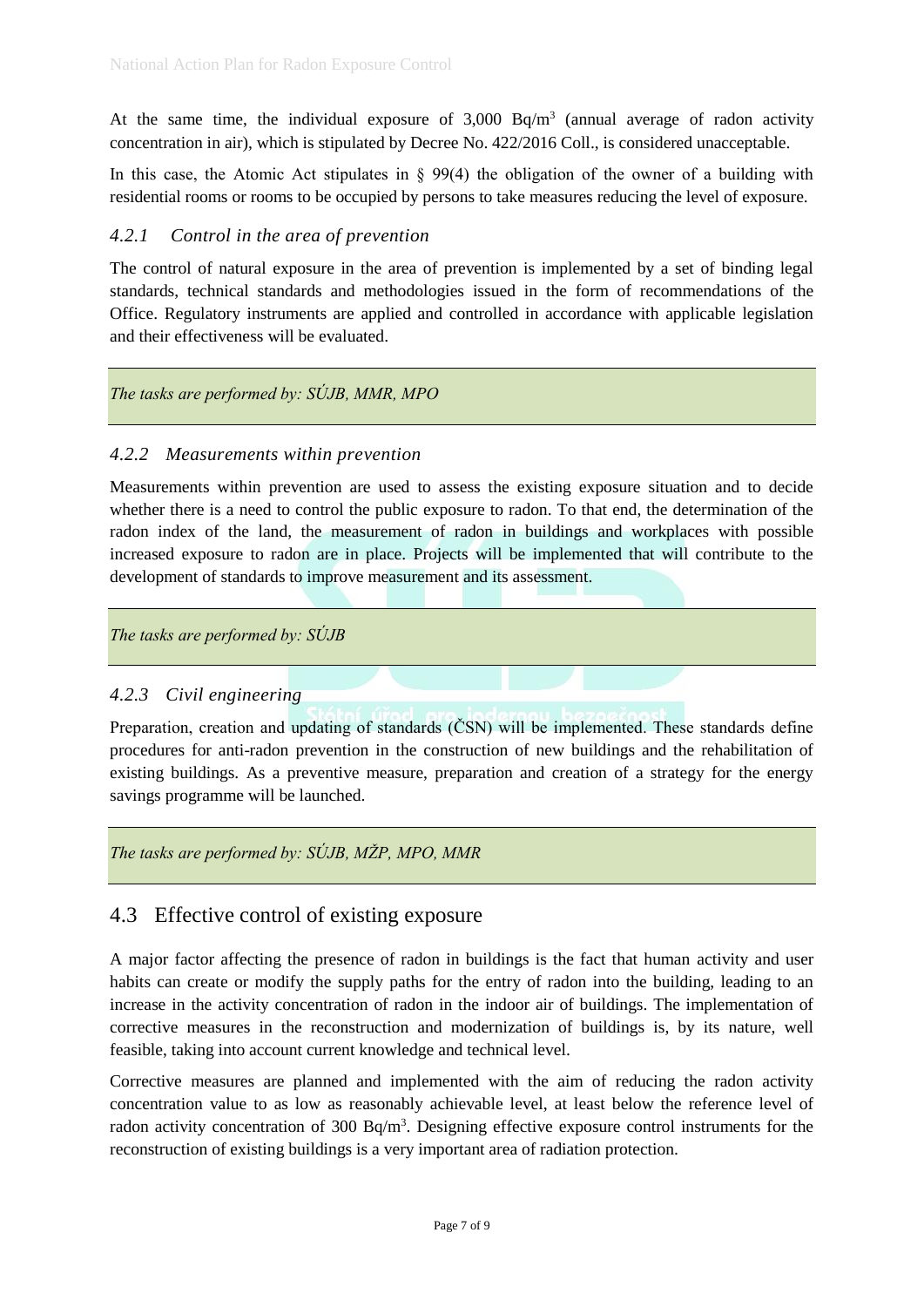Effective control of existing exposure (third objective of the Action Plan) is implemented through the means set out in Chapters 4.3.

#### *4.3.1 Control of existing radon exposure*

Control in the field of natural exposure in the reconstruction of buildings, in existing buildings and especially in buildings of public interest, in the production of building materials, in the workplace and in water supplied for public use is implemented through a set of binding legal standards, technical standards and methodologies issued in the form of recommendations of the Office. Regulatory instruments are part of the Act, they are continuously applied and controlled, including the evaluation of their effectiveness.

#### *The tasks are performed by: SÚJB, MPO*

#### *4.3.2 Measurements of existing buildings, drinking water and building materials*

Under RANAP, owners and users of buildings (intended for the long-term stay of persons) and owners of a building serving a school or school facility or a building providing social or health services for long-term stay of individuals will be offered and provided with measurements in order to:

- 1. obtain the results of radon activity concentration that serve as a basis for determining whether a reference level is exceeded in a building,
- 2. obtain the results of radon activity concentration in homes following anti-radon measures as a basis for determining their effectiveness,
- 3. determine the paths of radon supply to the building and other characteristics of the exposure situation,
- 4. analyse the building material from which the building was built,
- 5. obtain information on radon values in the water source intended for individual supply of a building.

In justified cases, the measurement will be provided under RANAP free of charge according to standardized SÚJB procedures.

*The tasks are performed by: SÚJB*

#### *4.3.3 Providing subsidies in some existing exposure situations*

The legislative framework of the Czech Republic and the Guideline of the Ministry of Finance stipulate the conditions for providing the subsidy from the state budget for the adoption of a justified measure to reduce the level of exposure to radon and its decay products in indoor air of buildings for habitation and occupancy of the public, and the adoption of measures to reduce the concentration of natural radionuclides in drinking water intended for public use.

The provision of the subsidy by the Ministry is implemented in two stages - before and after the implementation of the measure. In the first stage, before the implementation of the measure, the regional authority shall deliver a written application of the owner with all attachments, with its opinion and with the approval of the Office to the Ministry. In the second stage, after the implementation of the measures and after demonstrating the reasonably incurred costs and proving the effectiveness of the measure verified by the Office, the Ministry shall release the subsidy to the Region and, if the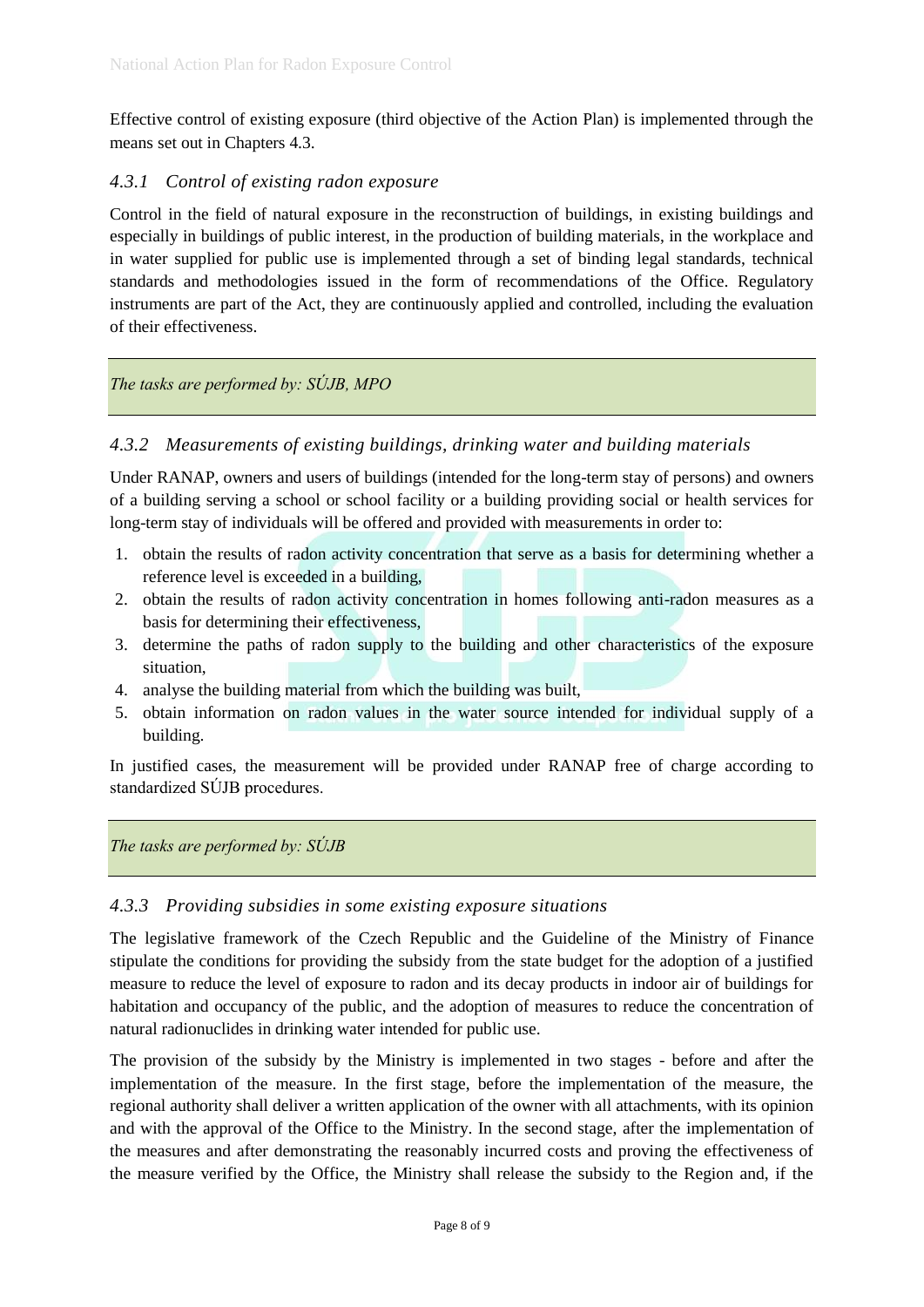beneficiary is not the Region, the Ministry shall release the subsidy to that beneficiary through the Region. The Ministry of Finance **may** provide a subsidy for anti-radon measures under specified conditions. The established system of subsidies will be maintained, evaluated and updated

with the aim of effectively drawing on funds to implement anti-radon measures. In cooperation with the Ministry of Finance, the funds drawn in each calendar year will be monitored. These facts will be presented in the annual report.

*The tasks are performed by: SÚJB, MF, regional authorities*

#### *4.3.4 Building industry – anti-radon measures*

All anti-radon measures are based on two principles, namely to reduce the supply of radon to the building and to ventilate the radon from the building. The specific measure is always selected with regard to other attributes affecting the radon values, such as the technical condition of the building, the location of the building in the field and others.

Successful implementation of the anti-radon measure depends on the correct assessment of the building-construction condition of the building, selection of the appropriate measure, implementation of the actual measure according to the project respecting the relevant ČSN.

The individual technologies, their efficiency, energy performance and the method of implementation will be compared. Furthermore, the development of technologies and procedures for reducing radon exposure in buildings will be monitored.

*The tasks are performed by: SÚJB, MPO*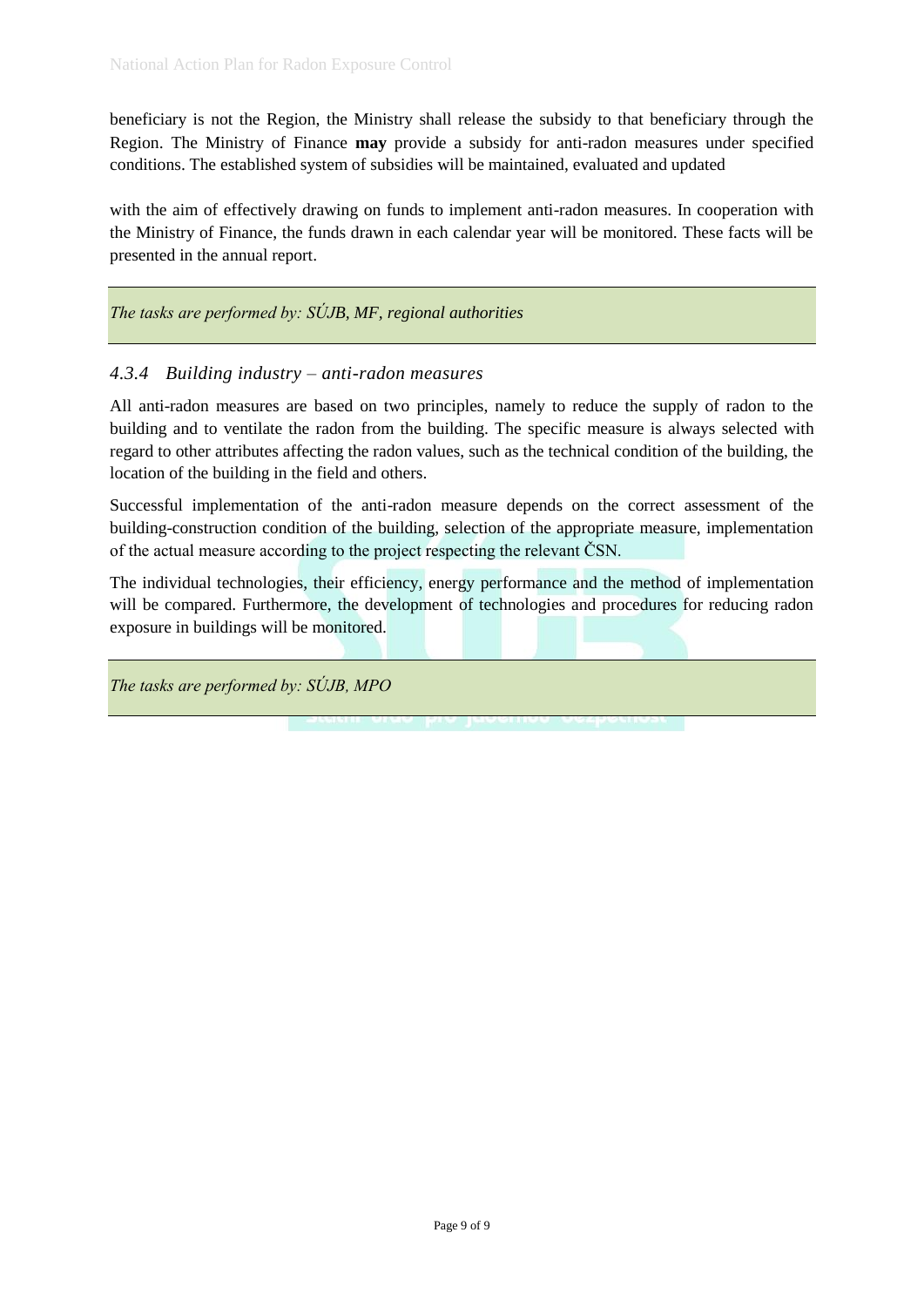# 5. ANNEXES

#### *ANNEX*

#### *REGULATORY FRAMEWORK*

[Council Directive 2013/59 Euratom](http://eur-lex.europa.eu/legal-content/CS/TXT/?qid=1452865839313&uri=CELEX:32013L0059) laying down basic safety standards for protection against the dangers arising from exposure to ionising radiation

[Council Directive 2013/51 Euratom](http://eur-lex.europa.eu/legal-content/CS/TXT/?qid=1452865792351&uri=CELEX:32013L0051) laying down requirements for the protection of the health of the general public with regard to radioactive substances in water intended for human consumption

[Act No. 263/2016 Coll.,](https://www.sujb.cz/fileadmin/sujb/docs/legislativa/263-2016.pdf) Atomic Act

[Act No. 183/2006 Coll.](https://www.zakonyprolidi.cz/cs/2006-183), on Town and Country Planning and Building Code (Building Act).

[Decree No. 422/2016 Coll.](https://www.sujb.cz/fileadmin/sujb/docs/legislativa/vyhlasky/sb0172-2016.pdf), on radiation protection and security of a radioactive source

[Decree No. 362/2016 Coll .](https://www.sujb.cz/fileadmin/sujb/docs/legislativa/vyhlasky/362_2016.pdf), on the conditions for the award of the grant from the state budget in some existing exposure situations

[Decree No. 464/2016 Coll.](https://www.zakonyprolidi.cz/cs/2016-464), on the process for awarding the grant from the state budget for the adoption of measures to reduce the level of exposure to the presence of radon and its decay products in indoor air in the constructions for habitation and occupancy of the public and for the adoption of measures to reduce natural radionuclides concentration in drinking water intended for public use.

[Decree No. 503/2006 Coll.,](https://www.zakonyprolidi.cz/cs/2006-503) on more detailed town planning regulation, public contracts and planning measures

ČSN 73 0601 Protection of buildings against radon from the soil

ČSN 73 0602 Protection of buildings against radon and gamma radiation from building materials

[SÚJB](https://www.sujb.cz/fileadmin/sujb/docs/radiacni-ochrana/PZIZ/doporuceni/171128_Doporuceni_RIP_final.pdf) Recommendation Determination of the Radon Index of the Land

[SÚJB](https://www.sujb.cz/fileadmin/sujb/docs/dokumenty/publikace/DR-RO-5-0-Rev-2-0_Mereni_a_hodnoceni_ozareni_z_prirodnich_zdroju_zareni_ve_stavbach_s_obytnymi_nebo_pobytovymi_mistnostmi_FIN.pdf) Recommendation Measurement and Evaluation of Exposure to Natural Radiation Sources in Buildings with Residential Rooms or Rooms Intended To Be Occupied by Persons

[SÚJB](https://www.sujb.cz/fileadmin/sujb/docs/dokumenty/publikace/DR-RO-5-1-Rev-0-0.pdf) Recommendation Measurement and Evaluation of Natural Radionuclides Concentration in Drinking Water Intended for Public Needs and in Bottled Water

[SÚJB](https://www.sujb.cz/fileadmin/sujb/docs/dokumenty/publikace/DR-RO-5-2-Rev-0-0.pdf) Recommendation Measurement and Evaluation of Natural Radionuclides Concentration in Building Material

[SÚJB](https://www.sujb.cz/fileadmin/sujb/docs/dokumenty/publikace/DR-RO-5-2-Rev-0-0-cj_3924_2018_radon.pdf) Recommendation Determination of Individual Doses to Workers at a Workplace with the Possible Increase in Radon Exposure

[Guideline](http://www.radonovyprogram.cz/fileadmin/radonovyprogram/pdf_doc/METODICKY_POSTUP_ve_zneni_zmen.pdf) Ref. No. MF-21588/2017/1203, as amended by ref. no. MF-6689/2018/1203 to implement Decree No. 464/2016 Coll., on the process for awarding the grant from the state budget for the adoption of measures to reduce the level of exposure to the presence of radon and its decay products in indoor air in the constructions for habitation and occupancy of the public and for the adoption of measures to reduce natural radionuclides concentration in drinking water intended for public use.